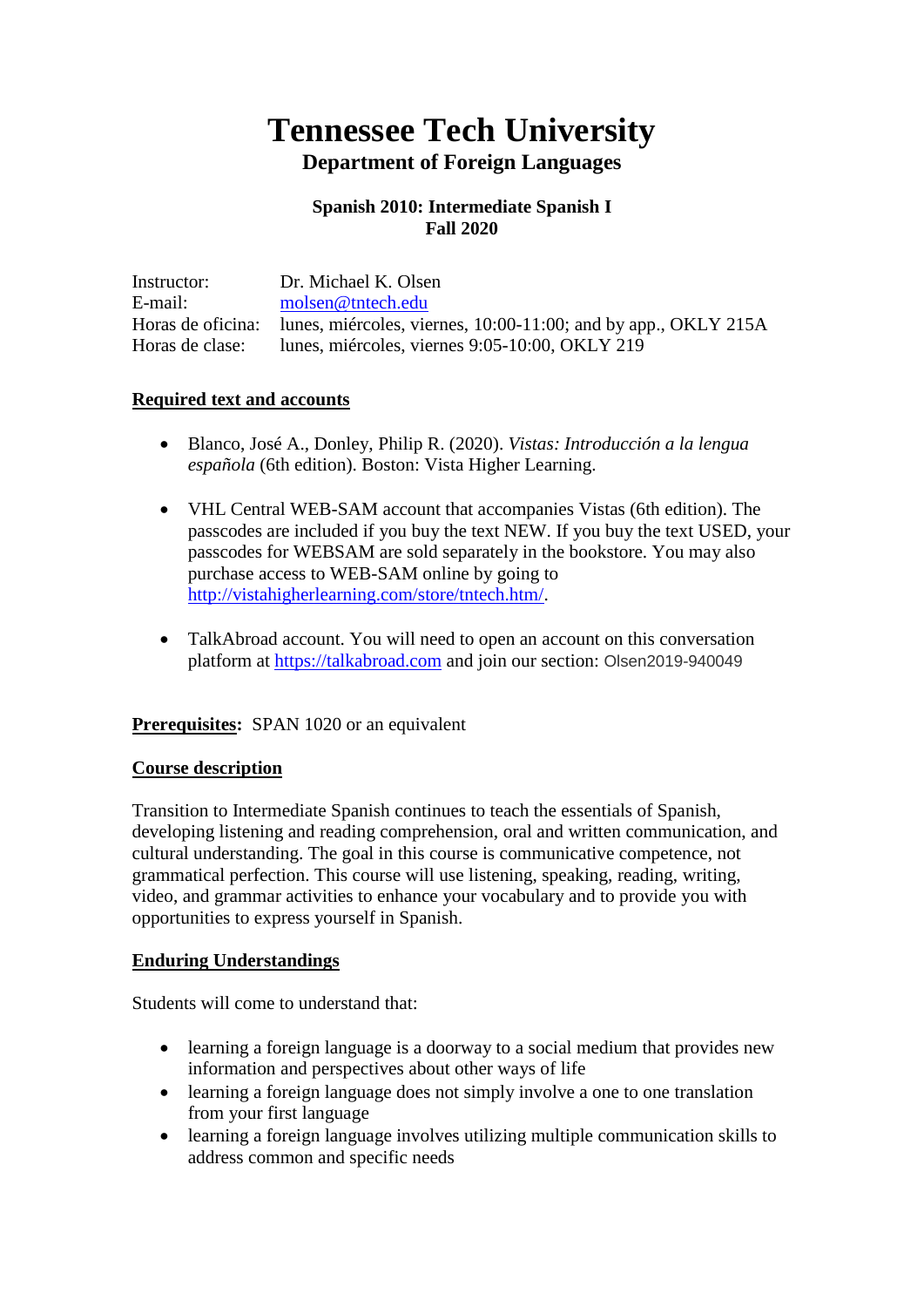## **Essential Questions**

- How does your first language influence the way you think about language learning?
- How does your first language interfere with learning a second language?

## **Learning Outcomes**

Students will be able to:

- Understand most written and spoken Spanish at the intermediate level [Communication: Interpretive (Listen, Read/View)]
- Speak and write in complex sentences with minor grammatical errors that do not impede communication [Communication: Interpersonal (Speak, Write, Listen)] [Communication: Presentational (Speak, Write, Listen)]
- Speak with pronunciation sufficiently accurate so as not to impede communication [Communication: Presentational (Speak, Listen, Read/View)]
- Ask and answer oral and written questions related to topics such as the household, nature, city life, health and well-being, professions and occupations, and entertainment [Communication: Interpersonal (Speak, Write, Listen, Read/View)]
- Express opinions, doubts, demands to and about others [Communication: Presentational (Speak, Write, Listen, Read/View)] [Communication: Interpersonal (Speak, Write, Listen, Read/View)]
- Describe events in the future [Communication: Presentational (Speak, Write, Listen, Read/View)]
- Begin to express themselves hypothetically [Communication: Presentational (Speak, Write, Listen, Read/View)] [Communication: Interpersonal (Speak, Write, Listen, Read/View)]
- Converse at an intermediate level, observing courtesy requirements and social demands of the Hispanic culture [Communication: Interpersonal (Speak, Listen, Read/View)]
- Understand the diverse culture of the Spanish-speaking world and describe some of its basic geographical facts. [Cultures (Relating Cultural Products to Perspectives)]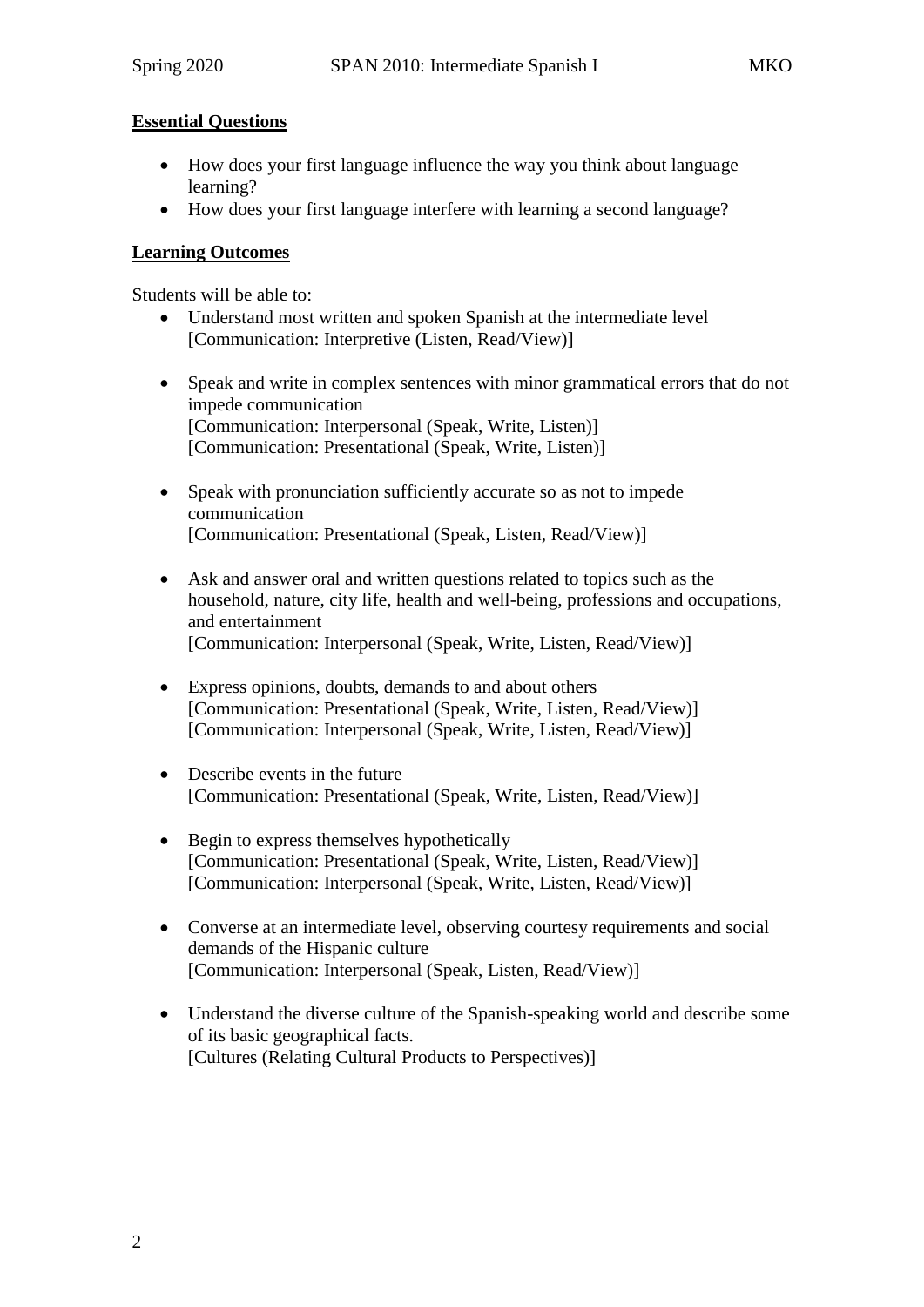## **Evaluation**

| Participation and attendance | 10% |
|------------------------------|-----|
| Homework (Supersite)         | 15% |
| Compositions (2)             | 10% |
| TalkAbroad Conversations (4) | 10% |
| <b>Oral Conversation</b>     | 5%  |
| Chapter Exams (3)            | 30% |
| Final Exam                   | 20% |

## **Participation and attendance 15%**

1. Students will be graded based on their active participation in class activities (whole class, group work, pair work) and use of Spanish. We are here to learn; so contribute with your thoughts and concerns! Respectful behaviour is expected (**no use of cell phones** in the class).

2. Attendance is obligatory. When absent, participation is not possible and therefore results in a loss of participation points. Absences that are justified by a doctor's note are excused. In case of an emergency (i.e., due to grave illness, hospitalization, funeral of a family member, etc.), you must let me know as soon as possible. Send me an email, or leave me a note in my mailbox. Written documentation/evidence of extenuating circumstances must be given to me within one week of the absence.

3. Arrive on time. When students arrive late, they disrupt the class and may miss important announcements.

## **Homework 15%**

The development of language skills requires daily practice. Students are expected to come to class prepared by having read the Lectura for that day. Although we will not be focusing on everything from the textbook in class, students are still expected to understand the information in each reading.

Tareas are chosen to help students practice and apply the concepts presented in class and in the textbook. Most homework assignments will be completed on the VHL Central Supersite [\(http://vistas.vhlcentral.com\)](http://vistas.vhlcentral.com/). Tareas are due **BEFORE** class the day indicated on the syllabus. For additional practice, it is strongly suggested that students complete exercises corresponding to each lesson on the Supersite. **Any late assignment will receive a 10% reduction each day it is late.**

Students will receive an overall grade for the Tareas for each chapter of the textbook. Additional homework and pop quizzes may be given at the instructor's discretion. Scores on these items will be calculated as part of the homework grade.

## **Compositions 10%**

Students will write two (2) compositions of 300-350 words each. The compositions must be typed in Times New Roman, double spaced, 12 pt. font; in addition, they must have typed accents (*á*, é, í, ó, ú, ü, ñ), and symbols ( $:$ ,  $:$ ). If you do not know how to type these symbols, please consult the 'Tildes' document on iLearn that corresponds to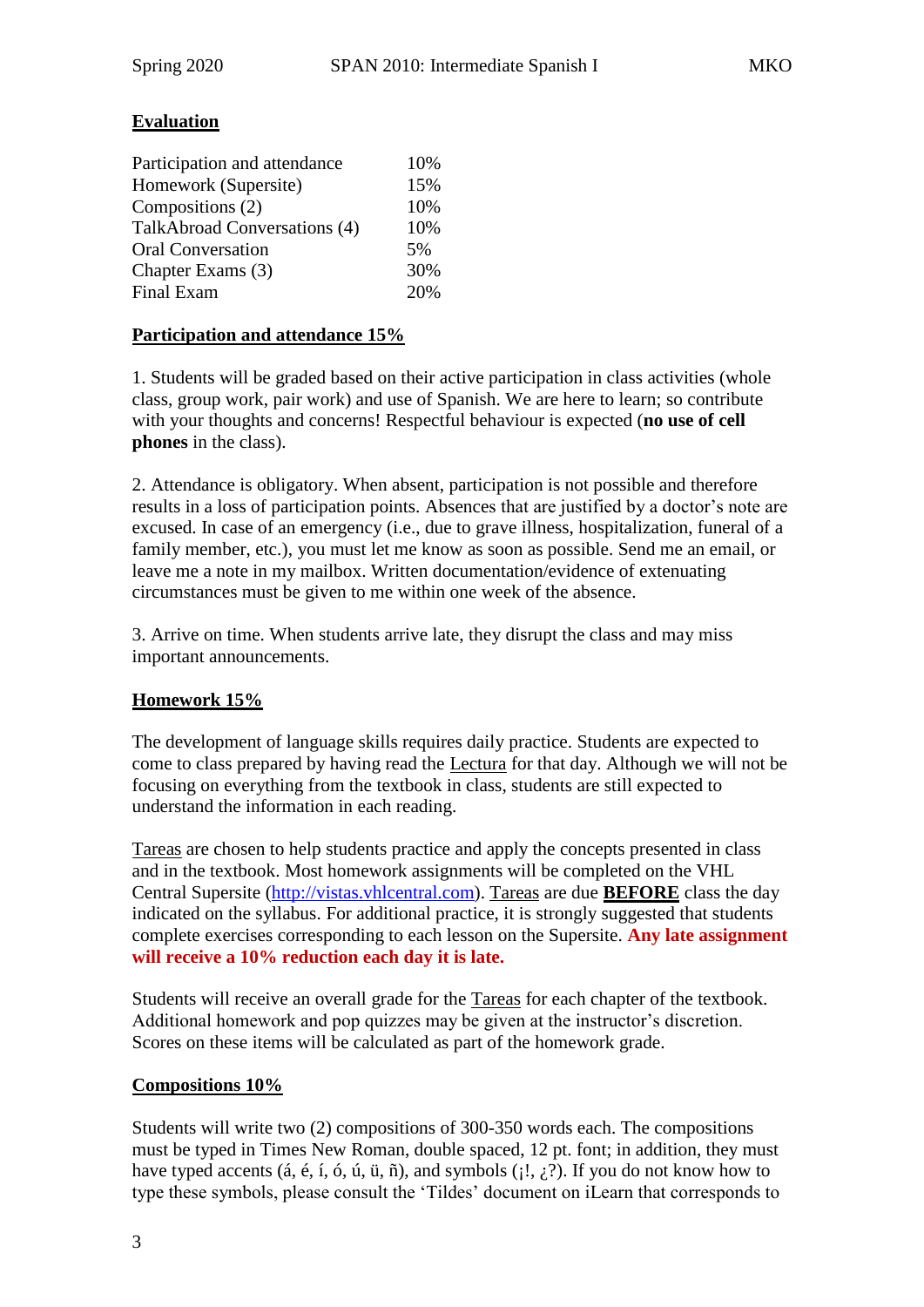the operating system you are using. All versions of each composition must be submitted to iLearn as a **Word file (not a pdf)**. **Any stage of the composition that is late will receive a 10% reduction each calendar day they are late.** The topic of each composition will be announced as the due date of the first draft approaches. You will work on each of these compositions in four phases:

- 1. First Draft (6%): You will write the first full draft of your composition in class. It should be 300-350 words at this stage. You will turn your composition in through Turnitin.com which will automatically share it with a peer so that they can complete a peer review.
- 2. Peer Review (10%): You will review a peer's first draft. This is accomplished directly in Turnitin.com as a 'Peermark'. You must be specific and correct your peer's composition based on the Peer Review Criteria (on iLearn).
- 3. Revision (60%): You will proceed to revise the first draft based on the feedback you received from your peer in phase 2. You will turn your revision in through Turnitin.com as 'Revision 1'. Once you make the revisions, I will provide feedback using abreviaturas de corrección (on iLearn) so that you can make corrections for the final version of the composition.
- 4. Final Draft (24%): The final version is not a writing exercise. You will be correcting the mistakes based on my feedback *and improving* your composition. If you do not know how to correct a mistake, you should come to my office hours or go to the tutoring center to try to understand your mistakes and correct them accordingly. You will turn your final draft in through Turnitin.com as 'Revision 2'.

The final grade of each composition will be calculated following the Matriz para las composiciones found on iLearn.

Remember: all of this is not about having a perfect composition. It is rather an exercise to develop a conscientiousness of your own mistakes, so you can gradually learn to correct yourself and, eventually, not make mistakes.

## **TalkAbroad Conversations 10%**

Throughout the semester students will carry out conversations with 4 *different* native speakers via *TalkAbroad*. Each conversation will be 15 minutes. These conversations are recorded by *TalkAbroad* and will be evaluated by the instructor. More information about *TalkAbroad* can be found in the *TalkAbroad* Student Manual found on their website.

*TalkAbroad* completes a thorough screening of the native speakers that work for them but, for safety purposes, you are required to follow these policies:

- 1. If your assigned partner makes you feel uncomfortable in any sense, please stop the communication and report it to your instructor as soon as possible.
- 2. No exchange of money or goods with you partners is allowed.
- 3. Under no circumstance should you send any personal information to your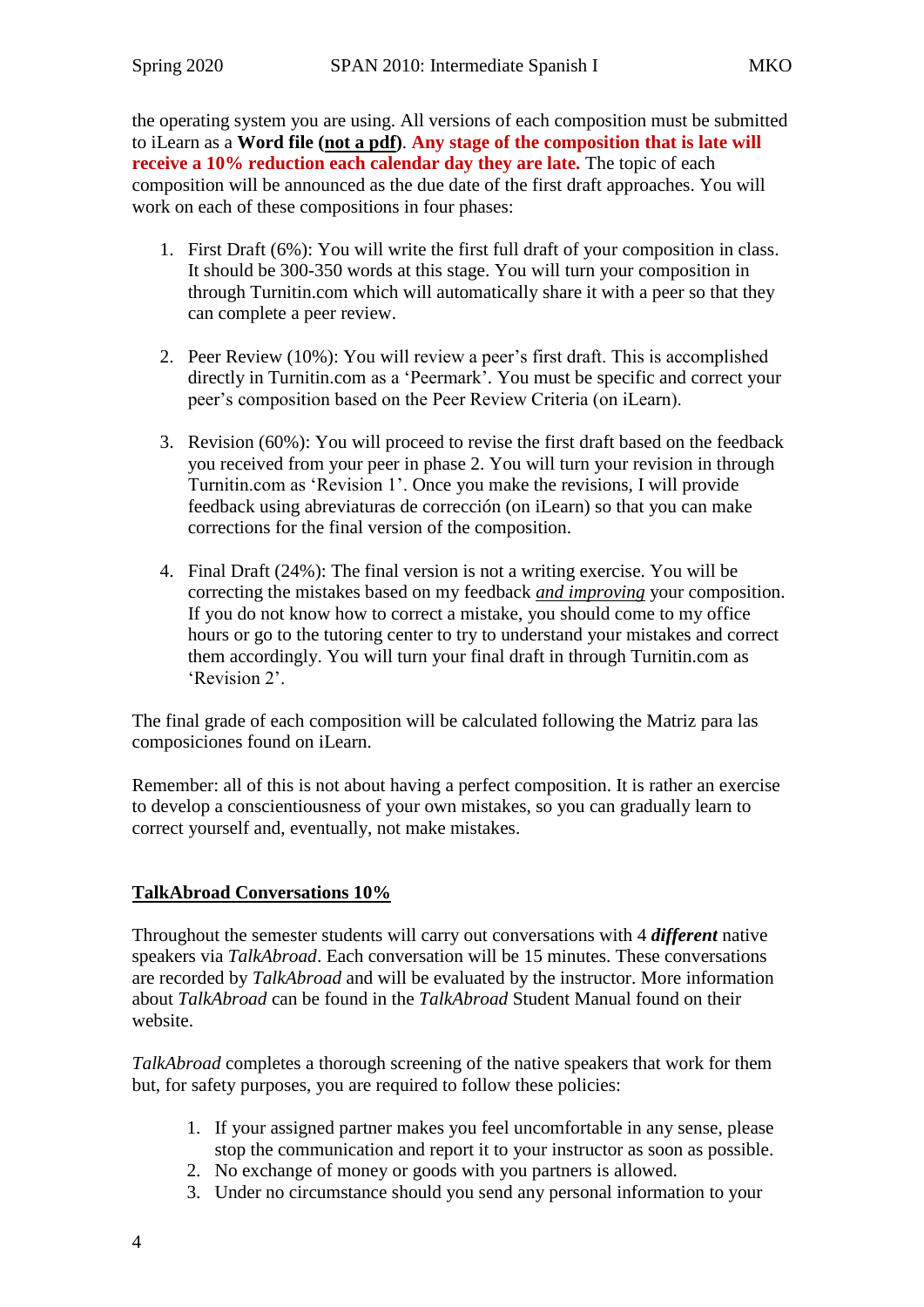partners (i.e., social security number, address, bank account number, credit card number, date of birth, email address, passwords of any kind, phone number, social network IDs, etc.)

## **Oral Conversations 5%**

Students will carry out a conversation at the end of the semester with a partner. On the day of the final conversation, one conversation topic will be randomly selected from a set of conversation topics previously provided to the students. Further details of the oral conversation will be provided in class.

## **Exams 35%**

There will be three (3) chapter exams that cover the material in chapters 12-13, 14-15, and 16-18 respectively. Make-up exams will not be given. No exceptions. For students who have an excusable absence for the date of the missed exam, their final exam grade will replace their missed exam grade. Do not make any travel plans without checking the class calendar.

## **Final Exam 20%**

The final exam will be cumulative and comprehensive in nature. Do not make any travel plans without checking the final exam schedule. Pre-existing travel plans will not be considered a reasonable cause for missing a chapter exam or the final exam.

## **Accessibility Services**

Students with a disability requiring accommodations should contact the Accessible Education Center (AEC). An Accommodation Request (AR) should be completed as soon as possible, preferably by the end of the first week of the course. The AEC is located in the Roaden University Center, Room 112; phone 931-372-6119. For details, view the Tennessee Tech's Policy 340 – [Services for Students with Disabilities at](https://tntech.policytech.com/docview/?docid=1131&public=true)  Policy [Central.](https://tntech.policytech.com/docview/?docid=1131&public=true)

# **Academic Misconduct**

Maintaining high standards of academic integrity in every class at Tennessee Tech is critical to the reputation of Tennessee Tech, its students, alumni, and the employers of Tennessee Tech graduates. The Student Academic Misconduct Policy describes the definitions of academic misconduct and policies and procedures for addressing Academic Misconduct at Tennessee Tech. For details, view the Tennessee Tech's Policy 217 – [Student Academic Misconduct at Policy Central.](https://tntech.policytech.com/dotNet/documents/?docid=701)

# **COVID – 19**

1. Students must take personal responsibility in following the recommended CDC COVID-19 guidelines. Students are expected follow all COVID-19 directives published by Tennessee Tech including, but not limited to, notices on Tennessee Tech's webpage, building and facilities signage, and similar publications. The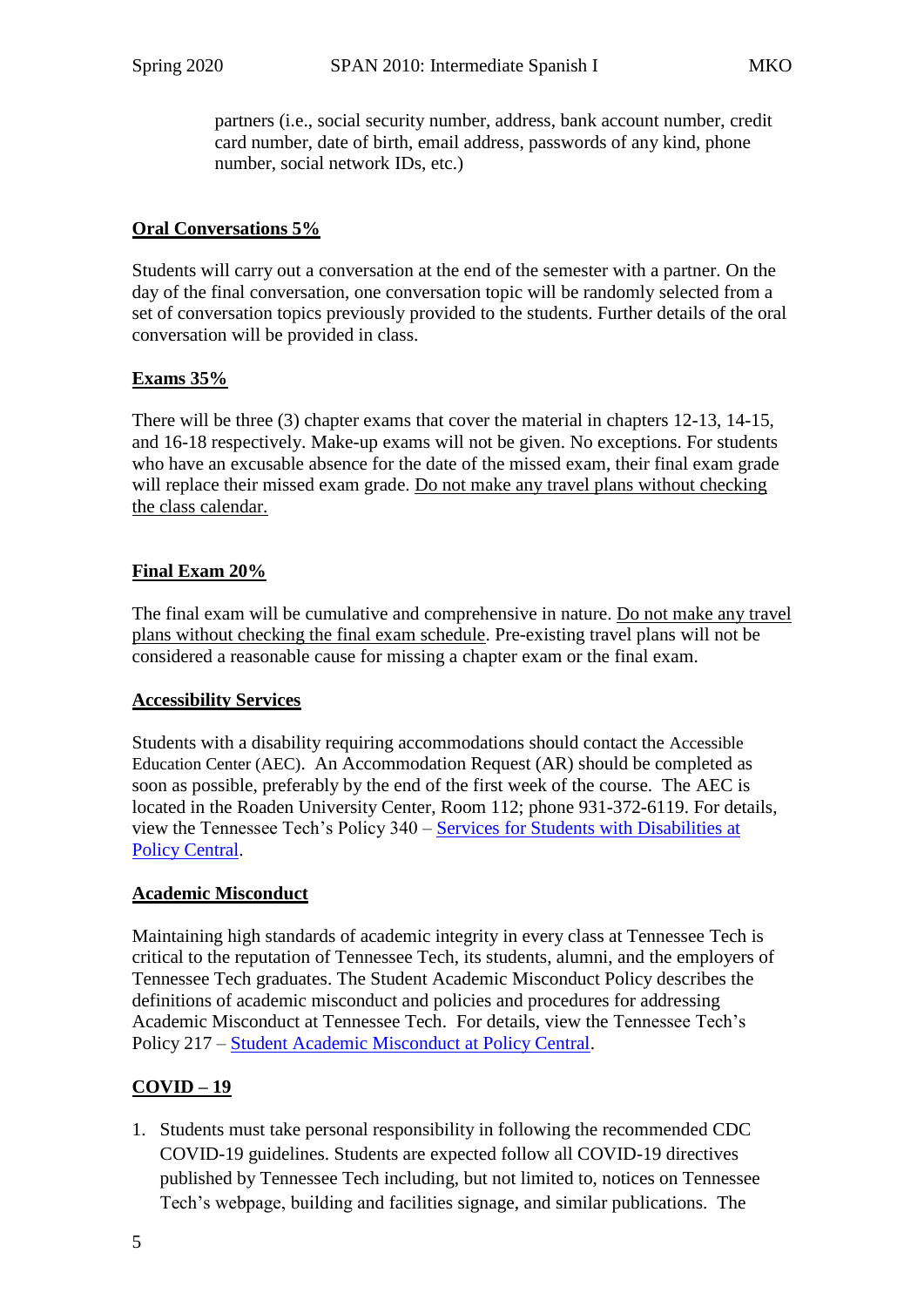university's Return to Campus Student Handbook can be found at [https://www.tntech.edu/return/index.php.](https://www.tntech.edu/return/index.php)

- 2. According to Tennessee Tech University's protocols, face coverings must be worn (covering the mouth and nose) by students in the classroom at all times.
- 3. Students must abide by predetermined social distancing guidelines and seating arrangements. Movement during class sessions should be limited as to not endanger other students or faculty. Students should be conscious and respectful of others and their health concerns.
- 4. Students who refuse to comply with university protocols on these matters will be reported to the Tennessee Tech Dean of Students.

Students should direct all requests for excused class absences related to COVID-19, regardless of where the COVID-19 testing is performed, to Tennessee Tech's Health Services. The Office of Student Affairs will provide notifications to faculty members of student absences and the expected length of the absence.

# **Grading Scale**

A: 90-100 B: 80-89 C: 70-79 D: 60-69 F: 0-59

**IMPORTANT:** This syllabus is accurate and complete to the best of my knowledge. However, I reserve the right to make midcourse changes to the readings, assignments, or exam dates as needed.

# **Calendar**

This calendar is tentative. Students are responsible for checking iLearn and their university email accounts. Assignments, guidelines, and other deadlines will be posted and sent there.

| <b>Semana</b>  | Fecha           | <b>Tema</b>                                                      | <b>Lecturas y tareas</b>      |
|----------------|-----------------|------------------------------------------------------------------|-------------------------------|
|                |                 |                                                                  |                               |
|                | 24 de agosto    | Introducción al curso                                            | <b>L</b> : Plan de estudios   |
|                |                 |                                                                  | (Syllabus)                    |
|                |                 | <b>CAPÍTULO 12</b>                                               |                               |
| $\mathbf{1}$   | 26 de agosto    |                                                                  | L: pág. 403-407               |
|                |                 | Repaso de SPAN 1020, La                                          | S: contextos                  |
|                |                 | vivienda                                                         | <b>Syllabus information</b>   |
|                |                 |                                                                  | assignment                    |
|                |                 | Fotonovela: Los quehaceres,                                      | L: págs. 408-413; 438-439     |
|                | 28 de agosto    | Cultura, Panamá                                                  | S: pronunciación              |
| $\overline{2}$ |                 | L: págs. 414-415<br>Los pronombres relativos<br>S: tutorial 12.1 |                               |
|                | 31 de agosto    |                                                                  |                               |
|                | 2 de septiembre | Los mandatos formales                                            | L: págs. 418-419              |
|                |                 |                                                                  | S: estructura 12.1; tutorial: |
|                |                 |                                                                  | 12.2                          |

**L:** Lectura **S:** Supersite **TA:** TalkAbroad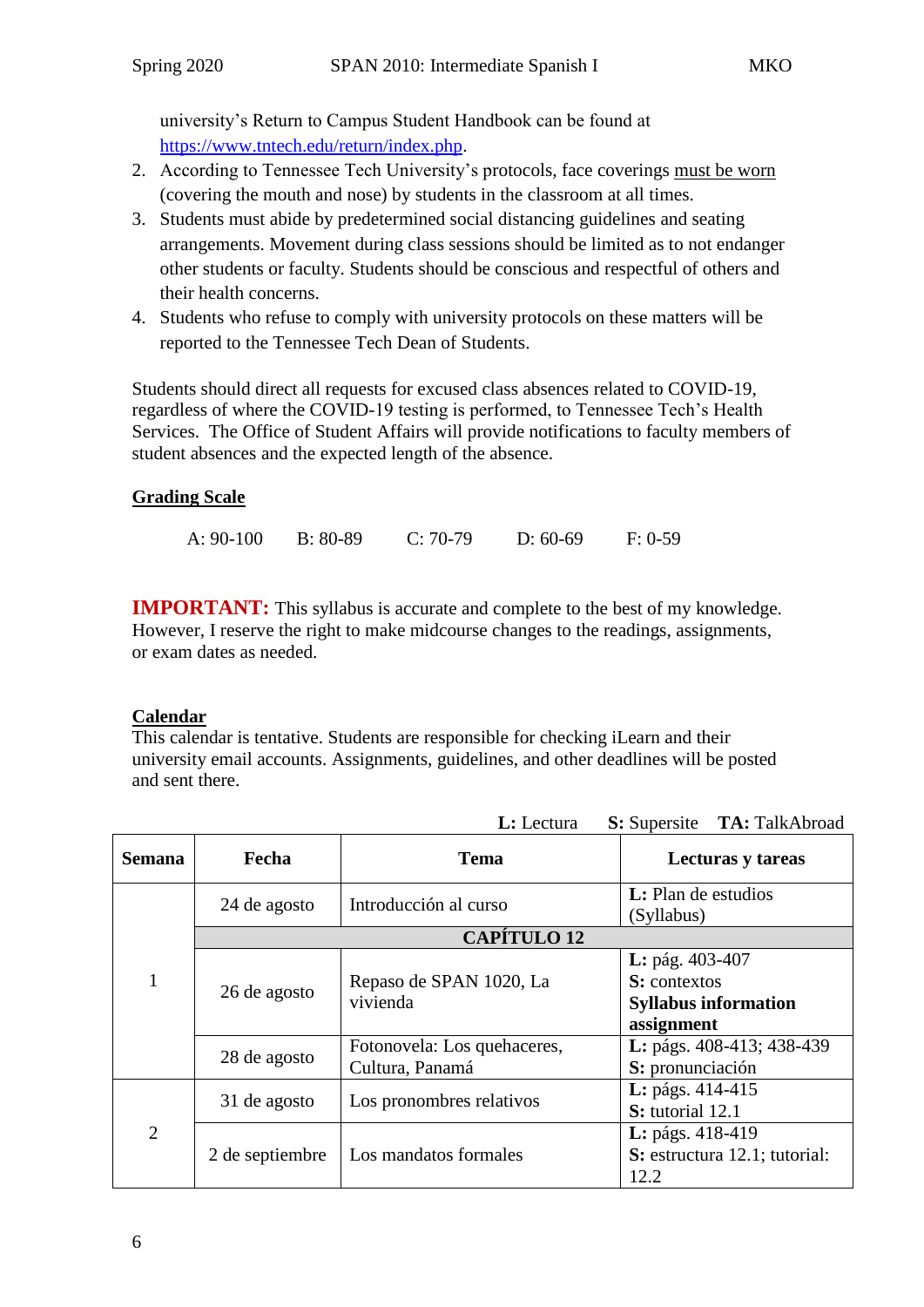|                | 4 de septiembre    | El subjuntivo con expresiones de<br>influencia                       | L: págs. 422-427<br>S: estructura 12.2; tutoriales<br>12.3 y 12.4                                |
|----------------|--------------------|----------------------------------------------------------------------|--------------------------------------------------------------------------------------------------|
|                | 7 de septiembre    | <b>NO HAY CLASE</b>                                                  | Día del trabajo                                                                                  |
|                |                    | <b>CAPÍTULO 13</b>                                                   |                                                                                                  |
| 3              | 9 de septiembre    | La naturaleza y Ortografía                                           | L: págs. 441-444; 449<br><b>S:</b> estructura 12.3 y 12.4                                        |
|                | 11 de septiembre   | Cultura, Fotonovela: Aventuras en<br>la naturaleza, Colombia         | L: págs. 446-448; 450-451;<br>472-473<br>S: contextos; pronunciación                             |
| $\overline{4}$ | 14 de septiembre   | Composición 1: Borrador 1                                            | Composición 1: Borrador 1                                                                        |
|                | 16 de septiembre   | El subjuntivo con emociones                                          | L: págs. 452-453<br>S: tutorial 13.1<br>TA: Conversación 1                                       |
|                | 18 de septiembre   | El subjuntivo con duda                                               | L: págs. 456-457<br>S: estructura 13.1; tutorial<br>13.2                                         |
| 5              | 21 de septiembre   | El subjuntivo con conjunciones                                       | L: págs. 460-461<br>S: estructura 13.2; tutorial<br>13.3<br>Composición 1: Revisión<br>por pares |
|                | 23 de septiembre   | Repaso y 'Escuchar' del examen                                       | L: págs. 430-431; 464-465<br>S: estructura 13.3                                                  |
|                | 25 de septiembre   | <b>Examen 1</b>                                                      | Preparar para el examen                                                                          |
|                | <b>CAPÍTULO 14</b> |                                                                      |                                                                                                  |
|                | 28 de septiembre   | En la ciudad                                                         | L: págs. 475-479<br>S: contextos<br>Composición 1: Revisión 1                                    |
| 6              | 30 de septiembre   | Cultura, Fotonovela: Corriendo<br>por la ciudad, Venezuela           | L: págs. 480-485; 504-505<br>TA: Conversación 2                                                  |
|                | 2 de octubre       | El subjuntivo en cláusulas<br>adjetivas                              | L: págs. 486-487<br>S: tutorial 14.1                                                             |
|                | 5 de octubre       | Los mandatos con nosotros, Los<br>participios pasados como adjetivos | L: págs. 490; 493<br>S: estructura 14.1; tutorial<br>14.2 & 14.3                                 |
|                | <b>CAPÍTULO 15</b> |                                                                      |                                                                                                  |
| $\tau$         | 7 de octubre       | El bienestar, Cultura, Fotonovela:<br>Chichén Itzá                   | L: págs. 507-517<br>S: estructura 14.2 & 14.3<br>Composición 1: Revisión 2                       |
|                | 9 de octubre       | El pretérito perfecto                                                | L: págs. 518-519<br>S: contextos; pronunciación;<br>tutorial 15.1                                |
| 8              | 12 de octubre      | <b>NO HAY CLASE</b>                                                  | Vacaciones de otoño                                                                              |
|                | 14 de octubre      | El pluscuamperfecto                                                  | <b>L</b> : págs. 522<br>S: estructura 15.1; tutorial<br>15.2                                     |
|                | 16 de octubre      | El pretérito perfecto del subjuntivo                                 | <b>L</b> : págs. 525                                                                             |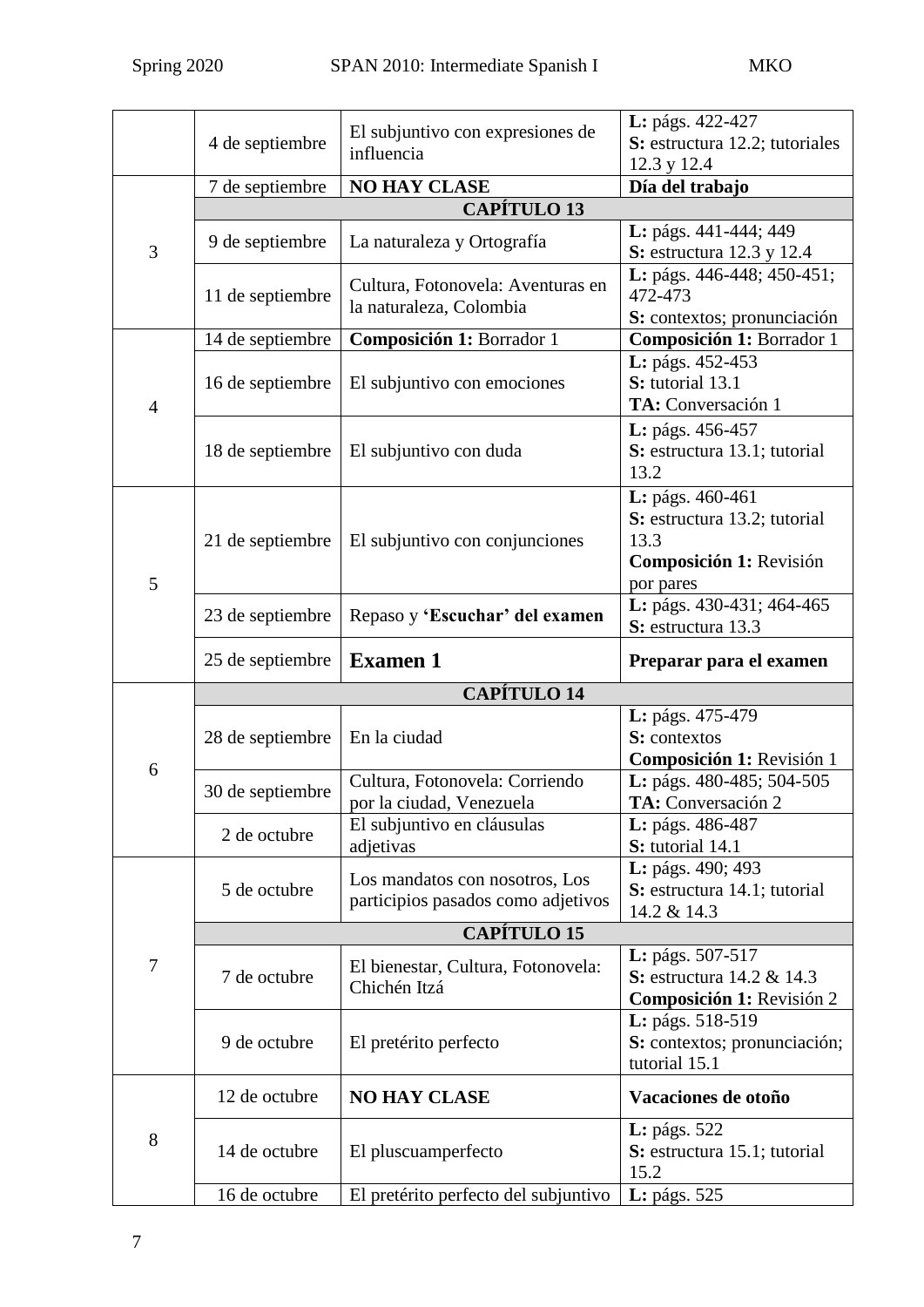|    |                    |                                                                  | S: estructura 15.2; tutorial<br>15.3                                                  |
|----|--------------------|------------------------------------------------------------------|---------------------------------------------------------------------------------------|
| 9  | 19 de octubre      | Composición 2: Borrador 1                                        | Composición 2: Borrador 1                                                             |
|    | 21 de octubre      | Repaso y 'Escuchar' del examen                                   | S: estructura 15.3<br>L: págs. 496-497; 528-529<br>TA: Conversación 3                 |
|    | 23 de octubre      | <b>Examen 2</b>                                                  | Preparar para el examen                                                               |
|    | <b>CAPÍTULO 16</b> |                                                                  |                                                                                       |
| 10 | 26 de octubre      | El mundo del trabajo, Ortografía<br>(y pronunciación)            | L: págs. 541-545; 549<br>S: contextos; pronunciación                                  |
|    | 28 de octubre      | Fotonovela: La entrevista de<br>trabajo, La República Dominicana | L: págs. 546-548; 574-575<br>Composición 2: Revisión<br>por pares                     |
|    | 30 de octubre      | El futuro                                                        | L: págs. 552-553<br>S: tutorial 16.1                                                  |
| 11 | 2 de noviembre     | El futuro perfecto                                               | L: págs. 556<br>S: estructura 16.1; tutorial<br>16.2                                  |
|    | 4 de noviembre     | El pasado del subjuntivo                                         | L: págs. 558-559<br>S: estructura 16.2; tutorial<br>16.3<br>Composición 2: Revisión 1 |
|    |                    | <b>CAPÍTULO 17</b>                                               |                                                                                       |
|    | 6 de noviembre     | Un festival de arte, el Salvador                                 | L: págs. 577-581; 606-607<br>S: estructura 16.3; contextos                            |
| 12 | 9 de noviembre     | Fotonovela: Una sorpresa para<br>Maru, El condicional            | L: págs. 582-589<br>S: tutorial 17.1<br>TA: Conversación 4                            |
|    | 11 de noviembre    | El condicional perfecto                                          | <b>L</b> : págs. 592<br>S: estructura 17.1; tutorial<br>17.2                          |
|    | 13 de noviembre    | El pluscuamperfecto del<br>subjuntivo                            | L: págs. 595<br>S: estructura 17.2; tutorial<br>17.3<br>Composición 2: Revisión 2     |
|    | <b>CAPÍTULO 18</b> |                                                                  |                                                                                       |
| 13 | 16 de noviembre    | Las actualidades                                                 | L: págs. 611-615<br>S: estructura 17.3; contextos                                     |
|    | 18 de noviembre    | Las cláusulas con si, sumario de<br>los usos del subjuntivo      | L: págs. 622-623; 626-627<br><b>S:</b> tutorial 18.1 & 18.2                           |
|    | 20 de noviembre    | Repaso y 'Escuchar' del examen                                   | S: estructura 18.1<br>L: págs. 562-563; 598-599;<br>630-631                           |
| 14 | 23 de noviembre    | <b>Examen 3</b>                                                  | S: estructura 18.2<br>Preparar para el examen                                         |
|    | 25 de noviembre    | <b>NO HAY CLASE</b>                                              | Día de acción de gracias                                                              |
|    | 27 de noviembre    | <b>NO HAY CLASE</b>                                              | Día de acción de gracias                                                              |